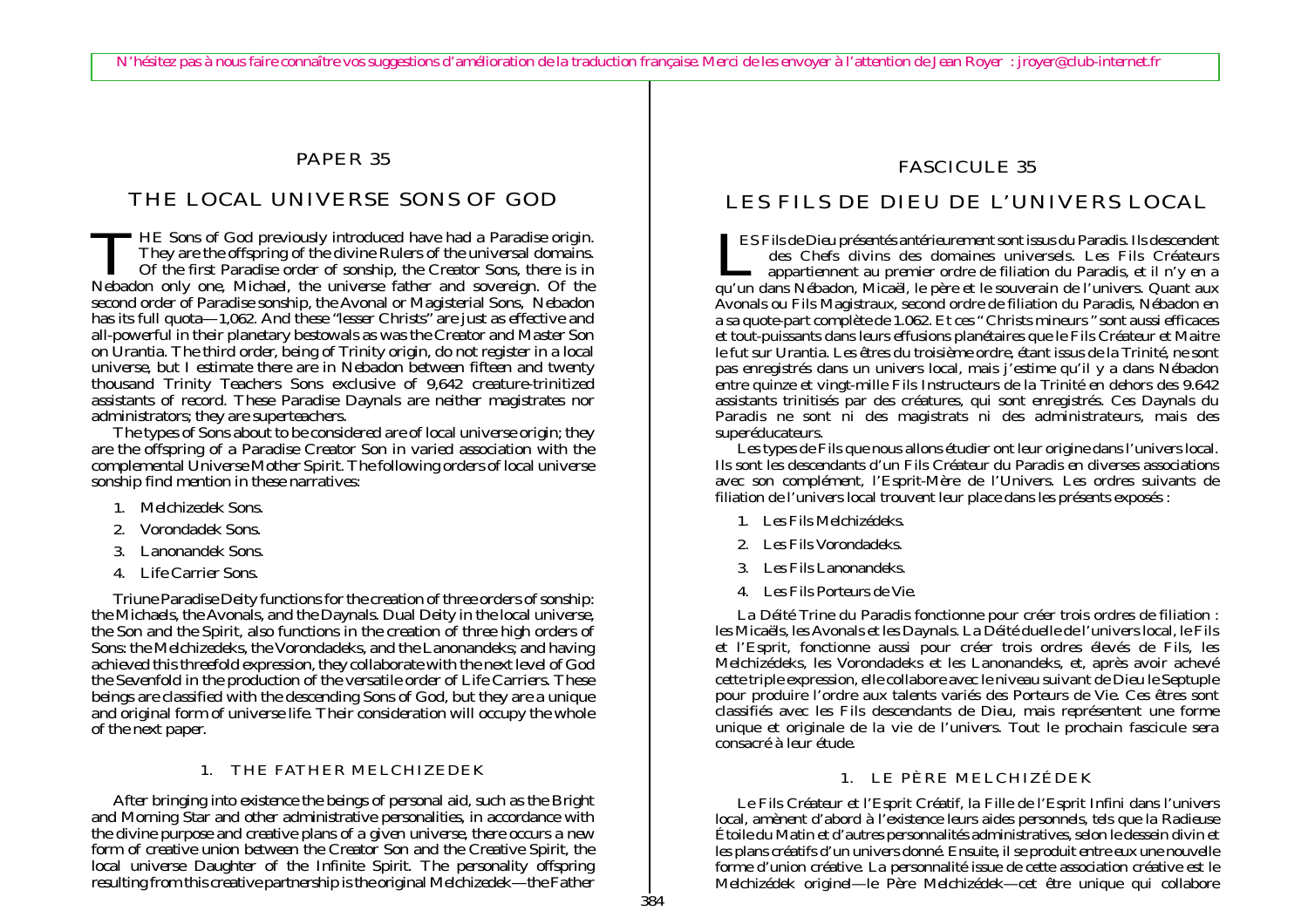Melchizedek—that unique being who subsequently collaborates with the Creator Son and the Creative Spirit to bring into existence the entire group of that name.

In the universe of Nebadon the Father Melchizedek acts as the first executive associate of the Bright and Morning Star. Gabriel is occupied more with universe policies, Melchizedek with practical procedures. Gabriel presides over the regularly constituted tribunals and councils of Nebadon, Melchizedek over the special, extraordinary, and emergency commissions and advisory bodies. Gabriel and the Father Melchizedek are never away from Salvington at the same time, for in Gabriel's absence the Father Melchizedek functions as the chief executive of Nebadon.

The Melchizedeks of our universe were all created within one millennial period of standard time by the Creator Son and the Creative Spirit in liaison with the Father Melchizedek. Being an order of sonship wherein one of their own number functioned as co-ordinate creator, Melchizedeks are in constitution partly of self-origin and therefore candidates for the realization of a supernal type of self-government. They periodically elect their own administrative chief for a term of seven years of standard time and otherwise function as a self-regulating order, though the original Melchizedek does exercise certain inherent coparental prerogatives. From time to time this Father Melchizedek designates certain individuals of his order to function as special Life Carriers to the midsonite worlds, a type of inhabited planet not heretofore revealed on Urantia.

The Melchizedeks do not function extensively outside the local universe except when they are called as witnesses in matters pending before the tribunals of the superuniverse, and when designated special ambassadors, as they sometimes are, representing one universe to another in the same superuniverse. The original or first-born Melchizedek of each universe is always at liberty to journey to the neighboring universes or to Paradise on missions having to do with the interests and duties of his order.

#### 2. THE MELCHIZEDEK SONS

The Melchizedeks are the first order of divine Sons to approach sufficiently near the lower creature life to be able to function directly in the ministry of mortal uplift, to serve the evolutionary races without the necessity of incarnation. These Sons are naturally at the mid-point of the great personality descent, by origin being just about midway between the highest Divinity and the lowest creature life of will endowment. They thus become the natural intermediaries between the higher and divine levels of living existence and the lower, even the material, forms of life on the evolutionary worlds. The seraphic orders, the angels, delight to work with the Melchizedeks; in fact, all forms of intelligent life find in these Sons understanding friends, sympathetic teachers, and wise counselors.

The Melchizedeks are a self-governing order. With this unique group we encounter the first attempt at self-determination on the part of local universe beings and observe the highest type of true self-government. These Sons organize their own machinery for their group and home-planet administration, as well as that for the six associated spheres and their tributary worlds. And it should be recorded that they have never abused their prerogatives; not once ultérieurement avec le Fils Créateur et l'Esprit Créatif pour amener à l'existence

le groupe entier qui porte ce nom.<br>Dans l'univers de Nébadon, le Père Melchizédek agit comme premier associé exécutif de la Radieuse Étoile du Matin. Gabriel s'occupe plutôt de la politique de l'univers et Melchizédek, des méthodes pratiques à suivre. Gabriel préside les tribunaux et conseils régulièrement constitués de Nébadon, et Melchizédek, les commissions et corps consultatifs réunis spécialement, extraordinairement ou en cas d'urgence. Gabriel et le Père Melchizédek ne quittent jamais Salvington en même temps, car, en l'absence de Gabriel, le Père Melchizédek fonctionne comme chef exécutif de Nébadon.

Les Melchizédeks de notre univers furent tous créés au cours d'un seul millénaire du temps standard par le Fils Créateur et l'Esprit Créatif, en liaison avec le Père Melchizédek. Étant un ordre de filiation où l'un de leur propre membre a fonctionné comme créateur coordonné, les Melchizédeks sont donc partiellement d'origine autonome dans leur constitution et, en conséquence, candidats pour réaliser un type céleste de gouvernement autonome. Ils élisent périodiquement leur chef administratif pour un terme de sept ans du temps standard et fonctionnent par ailleurs comme un ordre se régissant lui-même, bien que le Melchizédek originel exerce certaines prérogatives inhérentes à sa coparenté. De temps à autre, ce Père Melchizédek désigne certains individus de son ordre pour fonctionner comme Porteurs de Vie spéciaux auprès des mondes midsonites, un type de planètes habitées qui n'a pas été révélé jusqu'ici sur Urantia.

Les Melchizédeks n'opèrent pas beaucoup en dehors de l'univers local, excepté quand ils sont appelés comme témoins dans des affaires en cours devant les tribunaux du superunivers et quand ils sont désignés, ainsi que cela arrive quelquefois, comme ambassadeurs spéciaux représentant un univers auprès d'un autre à l'intérieur du même superunivers. Le Melchizédek originel ou premier-né de chaque univers est toujours libre de se rendre dans les univers voisins ou au Paradis pour des missions concernant les intérêts et devoirs de son ordre.

## 2. LES FILS MELCHIZÉDEKS

Les Melchizédeks sont le premier ordre de Fils divins qui s'approche suffisamment de la vie des créatures inférieures pour pouvoir fonctionner directement dans le ministère d'élévation des mortels et servir les races évolutionnaires sans recourir à l'incarnation. Ces Fils se trouvent par nature au milieu de la grande échelle descendante des personnalités, leur origine les plaçant à peu près exactement à mi-chemin entre la Divinité la plus haute et les créatures volitives douées de la vie la plus humble. Ils deviennent ainsi les intermédiaires naturels entre les niveaux supérieurs et divins d'existence vivante, et les formes de vie inférieures ou même matérielles sur les mondes évolutionnaires. Les ordres séraphiques, les anges, sont ravis de travailler avec les Melchizédeks. En fait, toutes les formes de vie intelligente trouvent en ces Fils des amis compréhensifs, des instructeurs sympathiques et des conseillers avisés.

Les Melchizédeks forment un ordre qui se gouverne lui-même. Nous rencontrons avec ce groupe unique la première tentative d'autodétermination chez des êtres de l'univers local et nous y observons le type le plus élevé de gouvernement autonome. Ces Fils organisent leur propre mécanisme d'administration pour leur propre groupe et leur foyer planétaire, ainsi que pour les six sphères associées et leurs mondes tributaires. Et il faut noter qu'ils n'ont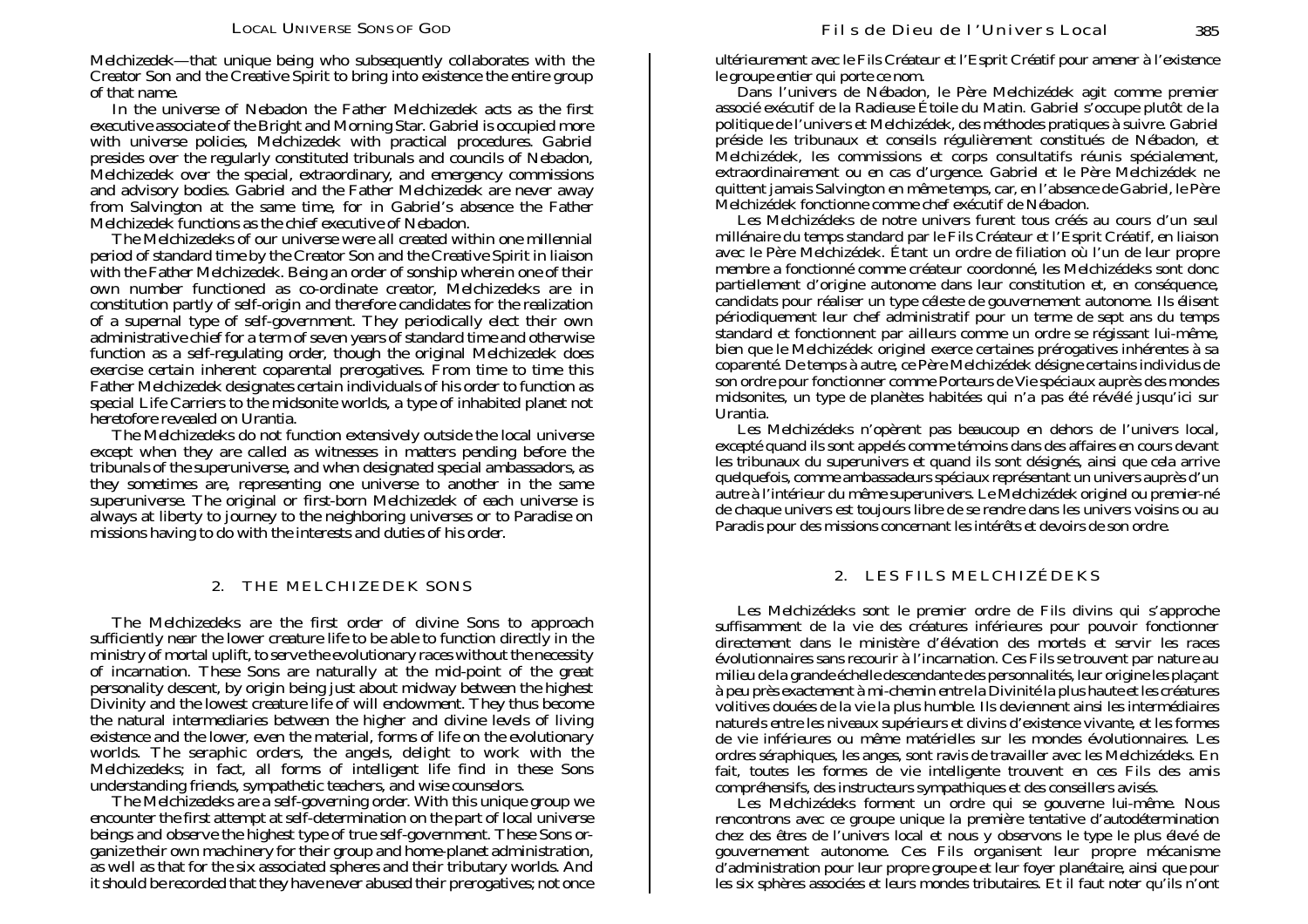throughout all the superuniverse of Orvonton have these Melchizedek Sons ever betrayed their trust. They are the hope of every universe group which aspires to self-government; they are the pattern and the teachers of selfgovernment to all the spheres of Nebadon. All orders of intelligent beings, superiors from above and subordinates from below, are wholehearted in their praise of the government of the Melchizedeks.

The Melchizedek order of sonship occupies the position, and assumes the responsibility, of the eldest son in a large family. Most of their work is regular and somewhat routine, but much of it is voluntary and altogether selfimposed. A majority of the special assemblies which, from time to time, convene on Salvington are called on motion of the Melchizedeks. On their own initiative these Sons patrol their native universe. They maintain an autonomous organization devoted to universe intelligence, making periodical reports to the Creator Son independent of all information coming up to universe headquarters through the regular agencies concerned with the routine administration of the realm. They are by nature unprejudiced observers; they have the full confidence of all classes of intelligent beings.

The Melchizedeks function as mobile and advisory review courts of the realms; these universe Sons go in small groups to the worlds to serve as advisory commissions, to take depositions, to receive suggestions, and to act as counselors, thus helping to compose the major difficulties and settle the serious differences which arise from time to time in the affairs of the evolutionary domains.

These eldest Sons of a universe are the chief aids of the Bright and Morning Star in carrying out the mandates of the Creator Son. When a Melchizedek goes to a remote world in the name of Gabriel, he may, for the purposes of that particular mission, be deputized in the name of the sender and in that event will appear on the planet of assignment with the full authority of the Bright and Morning Star. Especially is this true on those spheres where a higher Son has not yet appeared in the likeness of the creatures of the realm.

When a Creator Son enters upon the bestowal career on an evolutionary world, he goes alone; but when one of his Paradise brothers, an Avonal Son, enters upon a bestowal, he is accompanied by the Melchizedek supporters, twelve in number, who so efficiently contribute to the success of the bestowal mission. They also support the Paradise Avonals on magisterial missions to the inhabited worlds, and in these assignments the Melchizedeks are visible to mortal eyes if the Avonal Son is also thus manifest.

There is no phase of planetary spiritual need to which they do not minister. They are the teachers who so often win whole worlds of advanced life to the final and full recognition of the Creator Son and his Paradise Father.

The Melchizedeks are well-nigh perfect in wisdom, but they are not infallible in judgment. When detached and alone on planetary missions, they have sometimes erred in minor matters, that is, they have elected to do certain things which their supervisors did not subsequently approve. Such an error of judgment temporarily disqualifies a Melchizedek until he goes to Salvington and, in audience with the Creator Son, receives that instruction which effectually purges him of the disharmony which caused disagreement with his fellows; and then, following the correctional rest, reinstatement to service ensues on the third day. But these minor misadaptations in Melchizedek function have rarely occurred in Nebadon.

jamais abusé de leurs prérogatives. Pas une seule fois dans tout le superunivers d'Orvonton, ces Fils Melchizédeks n'ont trahi la confiance mise en eux. Ils sont l'espérance de tous les groupes de l'univers qui aspirent à se gouverner euxmêmes. Ils sont le modèle de l'autonomie gouvernementale et l'enseignent dans toutes les sphères de Nébadon. Tous les ordres d'êtres intelligents, depuis les supérieurs jusqu'aux inférieurs, sont unanimes dans leurs louanges du gouvernement des Melchizédeks.

L'ordre de filiation des Melchizédeks occupe la position du fils ainé dans une grande famille et en assume les responsabilités. La plus grande partie de leur travail est régulier et quelque peu routinier, mais une grande partie en est volontaire et ils se l'imposent entièrement à eux-mêmes. La majorité des assemblées spéciales qui se réunissent de temps en temps sur Salvington est convoquée sur l'initiative des Melchizédeks. De leur propre initiative, ces fils patrouillent leur univers natal. Ils maintiennent une organisation autonome consacrée à l'information universelle et font au Fils Créateur des rapports périodiques indépendants de tous les renseignements qui remontent au siège de l'univers par les agences régulières de l'administration ordinaire du royaume. Ils sont par nature des observateurs impartiaux. Ils jouissent de la pleine confiance de toutes les classes d'êtres intelligents.

Les Melchizédeks opèrent comme tribunaux de révision mobiles et consultatifs. Ces Fils de l'univers se rendent sur les mondes par petits groupes pour y servir de commissions consultatives, recueillir des dépositions, recevoir des suggestions et agir comme conseillers, aidant ainsi à pallier les difficultés majeures et à régler les différends sérieux qui s'élèvent de temps en temps dans les affaires des domaines évolutionnaires.

Ces Fils ainés d'un univers sont les principaux aides de la Radieuse Étoile du Matin pour exécuter les ordres du Fils Créateur. Lorsqu'un Melchizédek se rend, au nom de Gabriel, sur un monde éloigné, il peut, en vue de cette mission particulière, être délégué au nom de celui qui l'envoie ; dans ce cas, il apparaîtra sur la planète en question avec la pleine autorité de la Radieuse Étoile du Matin. Ceci est spécialement vrai pour les sphères où un Fils supérieur n'est pas encore apparu dans la similitude des créatures du royaume.

Lorsqu'un Fils Créateur entre dans la carrière d'effusion sur un monde évolutionnaire, il y va seul ; mais, lorsqu'un de ses Frères du Paradis, un Fils Avonal, entreprend une effusion, pour être soutenu, il est accompagné de Melchizédeks, au nombre de douze, qui contribuent si efficacement au succès de la mission d'effusion. Ils soutiennent aussi les Avonals Paradisiaques dans leurs missions magistrales auprès des mondes habités ; au cours de ces missions, les Melchizédeks sont visibles aux yeux des mortels si le Fils Avonal se manifeste aussi de cette manière.

Il n'est pas d'aspects des besoins spirituels planétaires auxquels ils n'apportent leur ministère. Ils sont les éducateurs qui amènent si souvent des mondes entiers de vie évoluée à reconnaître pleinement et définitivement le Fils Créateur et son Père du Paradis

La sagesse des Melchizédeks est à peu près parfaite, mais leur jugement n'est pas infaillible. Quand ils sont détachés et isolés dans des missions planétaires, ils se sont parfois trompés dans des questions mineures ; autrement dit, ils ont choisi de faire certaines choses que leurs supérieurs n'ont pas approuvées ultérieurement. Une telle erreur de jugement disqualifie temporairement un Melchizédek jusqu'à ce qu'il se rende à Salvington et qu'au cours d'une audience avec le Fils Créateur, il reçoive les instructions qui le débarrasseront de la disharmonie qui a causé un désaccord avec ses compagnons. Et, après le repos rectificateur, il est réintégré dans son service au troisième jour. Ces défauts d'adaptation mineurs dans la fonction des Melchizédeks se sont rarement produits dans Nébadon.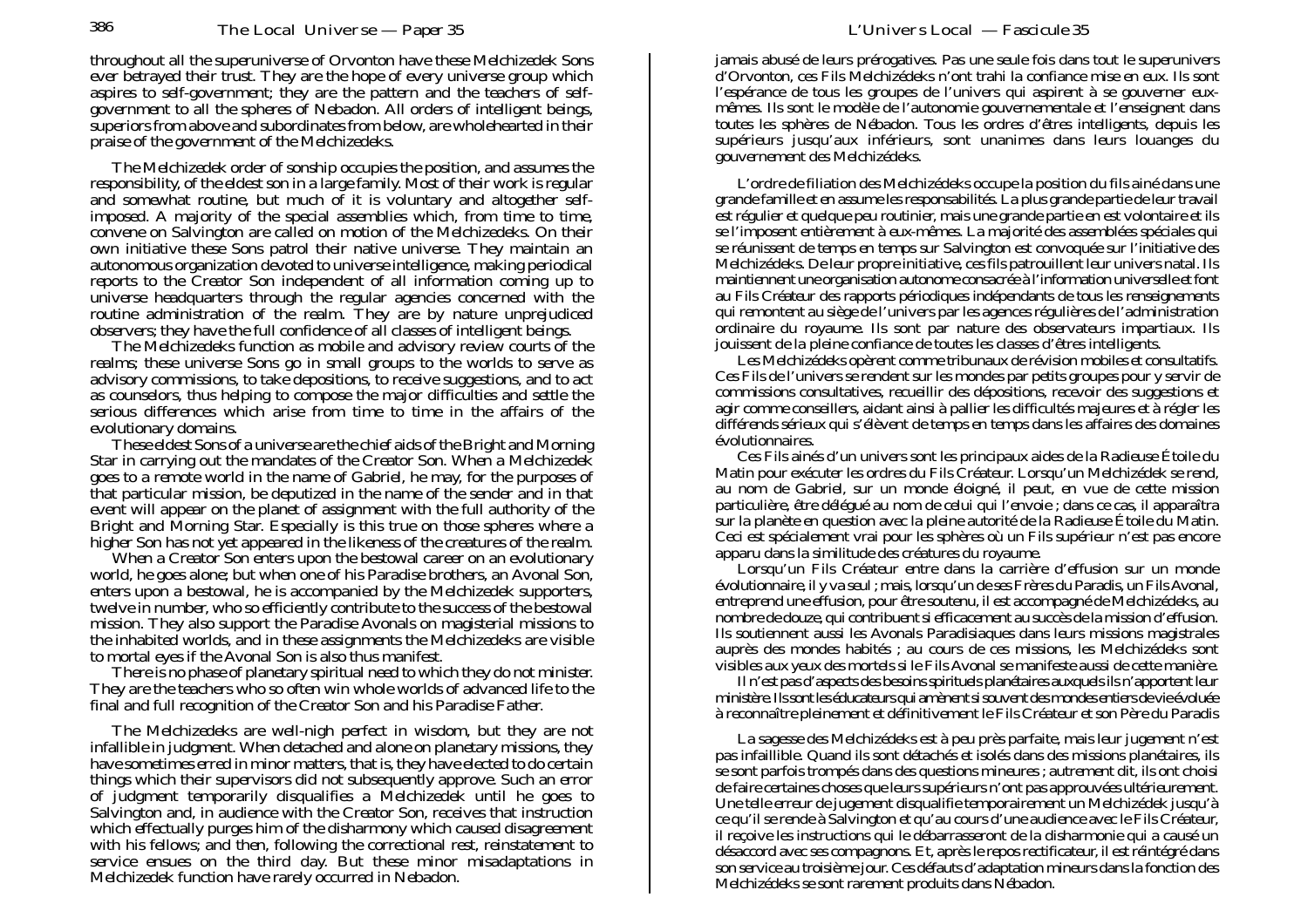These Sons are not an increasing order; their number is stationary, although varying in each local universe. The number of Melchizedeks of record on their headquarters planet in Nebadon is upward of ten million.

### 3. THE MELCHIZEDEK WORLDS

The Melchizedeks occupy a world of their own near Salvington, the universe headquarters. This sphere, by name Melchizedek, is the pilot world of the Salvington circuit of seventy primary spheres, each of which is encircled by six tributary spheres devoted to specialized activities. These marvelous spheres—seventy primaries and 420 tributaries—are often spoken of as the Melchizedek University. Ascending mortals from all the constellations of Nebadon pass through training on all 490 worlds in the acquirement of residential status on Salvington. But the education of ascenders is only one phase of the manifold activities taking place on the Salvington cluster of architectural spheres.

The 490 spheres of the Salvington circuit are divided into ten groups, each containing seven primary and forty-two tributary spheres. Each of these groups is under the general supervision of some one of the major orders of universe life. The first group, embracing the pilot world and the next six primary spheres in the encircling planetary procession, is under the supervision of the Melchizedeks. These Melchizedek worlds are:

1. The pilot world—the home world of the Melchizedek Sons.

2. The world of the physical-life schools and the laboratories of living energies.

- 3. The world of morontia life.
- 4. The sphere of initial spirit life.
- 5. The world of mid-spirit life.
- 6. The sphere of advancing spirit life.
- 7. The domain of co-ordinate and supreme self-realization.

The six tributary worlds of each of these Melchizedek spheres are devoted to activities germane to the work of the associated primary sphere.

The pilot world, the sphere *Melchizedek,* is the common meeting ground for all beings who are engaged in educating and spiritualizing the ascending mortals of time and space. To an ascender this world is probably the most interesting place in all Nebadon. All evolutionary mortals who graduate from their constellation training are destined to land on Melchizedek, where they are initiated into the regime of the disciplines and spirit progression of the Salvington educational system. And never will you forget your reactions to the first day of life on this unique world, not even after you have reached your Paradise destination.

Ascending mortals maintain residence on the Melchizedek world while pursuing their training on the six encircling planets of specialized education. And this same method is adhered to throughout their sojourn on the seventy cultural worlds, the primary spheres of the Salvington circuit.

Many diverse activities occupy the time of the numerous beings who reside on the six tributary worlds of the Melchizedek sphere, but as concerns the as-

Ces Fils ne forment pas un ordre croissant ; leur nombre est stationnaire, quoique différent dans chaque univers local. Le nombre des Melchizédeks enregistrés sur leur planète-siège de Nébadon dépasse dix-millions.

#### 3. LES MONDES DES MELCHIZÉDEKS

Les Melchizédeks occupent un monde qui leur est propre près de Salvington, le monde-siège de l'univers. Cette sphère nommée Melchizédek est le monde-pilote du circuit salvingtonien de soixante-dix sphères primaires, dont chacune est entourée de six sphères tributaires consacrées à des activités spécialisées. Ces sphères merveilleuses—70 primaires et 420 tributaires—sont souvent appelées l'Université Melchizédek. Les mortels ascendants de toutes les constellations de Nébadon passent à l'entrainement sur chacun de ces 490 mondes pour acquérir leur statut résidentiel sur Salvington. Mais l'éducation des ascendeurs n'est qu'une phase des multiples activités qui ont lieu sur l'amas des sphères architecturales de Salvington.

Les 490 sphères du circuit de Salvington sont divisées en dix groupes contenant chacun sept sphères primaires et quarante-deux tributaires. Chacun de ces groupes est placé sous la supervision générale de l'un des ordres majeurs de vie universelle. Le premier groupe, comprenant le monde-pilote et les six sphères venant à la suite dans la procession planétaire encerclante, est supervisé par les Melchizédeks. Ces mondes Melchizédeks sont les suivants :

1. Le monde-pilote—Le monde-foyer des Fils Melchizédeks.

2. Le monde des écoles de vie physique et des laboratoires d'énergies vivantes.

- 3. Le monde de la vie morontielle.
- 4. La sphère de la vie spirituelle initiale.
- 5. Le monde de la vie semi-spirituelle.
- 6. La sphère de la vie spirituelle progressante.
- 7. Le domaine de la réalisation de soi coordonnée et suprême.

Les six mondes tributaires de chacune de ces sphères Melchizédeks sont consacrés à des activités se rapportant au travail des sphères primaires associées.

Le monde-pilote, la sphère *Melchizédek*, est le terrain de réunion commun à tous les êtres qui s'occupent d'éduquer et de spiritualiser les mortels ascendants du temps et de l'espace. Pour un ascendeur, ce monde est probablement le lieu le plus intéressant de tout Nébadon. Tous les mortels évolutionnaires qui ont achevé leur entrainement sur les constellations sont destinés à atterrir sur Melchizédek, où ils sont initiés au régime de la discipline et de la progression spirituelle du système éducatif de Salvington. Et vous n'oublierez jamais les réactions de votre premier jour de vie sur ce monde unique, pas même après avoir atteint votre destination au Paradis.

Les mortels ascendants continuent à résider sur le monde Melchizédek pendant qu'ils poursuivent leur entrainement sur les six planètes encerclantes d'éducation spécialisée. Et cette même méthode est appliquée pendant tout le séjour sur les soixante-dix mondes culturels, les sphères primaires du circuit de Salvington.

Beaucoup d'activités diverses occupent le temps des nombreux êtres qui résident sur les six mondes tributaires de la sphère Melchizédek, mais, en ce qui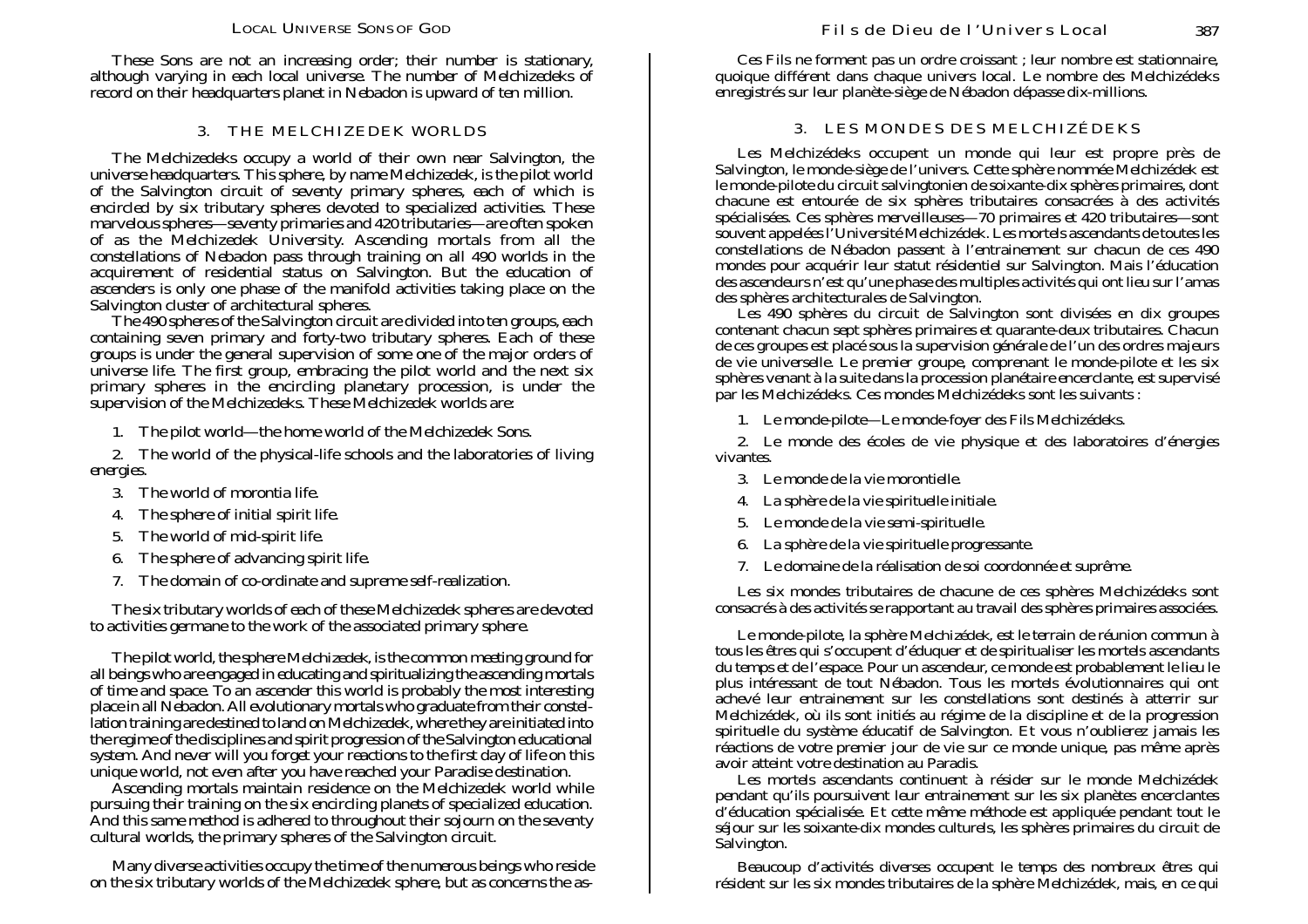cending mortals, these satellites are devoted to the following special phases of study:

1. Sphere number one is occupied with the review of the initial planetary life of the ascending mortals. This work is carried on in classes composed of those who hail from a given world of mortal origin. Those from Urantia pursue such an experiential review together.

2. The special work of sphere number two consists in a similar review of the experiences passed through on the mansion worlds encircling the premier satellite of the local system headquarters.

3. The reviews of this sphere pertain to the sojourn on the capital of the local system and embrace the activities of the remainder of the architectural worlds of the system headquarters cluster.

4. The fourth sphere is occupied with a review of the experiences of the seventy tributary worlds of the constellation and of their associated spheres.

5. On the fifth sphere there is conducted the review of the ascendant sojourn on the constellation headquarters world.

6. The time on sphere number six is devoted to an attempt to correlate these five epochs and thus achieve co-ordination of experience preparatory to entering the Melchizedek primary schools of universe training.

The schools of universe administration and spiritual wisdom are located on the Melchizedek home world, where also are to be found those schools devoted to a single line of research, such as energy, matter, organization, communication, records, ethics, and comparative creature existence.

In the Melchizedek College of Spiritual Endowment all orders—even the Paradise orders—of the Sons of God co-operate with the Melchizedek and the seraphic teachers in training the hosts who go forth as evangels of destiny, proclaiming spiritual liberty and divine sonship even to the remote worlds of the universe. This particular school of the Melchizedek University is an exclusive universe institution; student visitors are not received from other realms.

The highest course of training in universe administration is given by the Melchizedeks on their home world. This College of High Ethics is presided over by the original Father Melchizedek. It is to these schools that the various universes send exchange students. While the young universe of Nebadon stands low in the scale of universes as regards spiritual achievement and high ethical development, nevertheless, our administrative troubles have so turned the whole universe into a vast clinic for other near-by creations that the Melchizedek colleges are thronged with student visitors and observers from other realms. Besides the immense group of local registrants there are always upward of one hundred thousand foreign students in attendance upon the Melchizedek schools, for the order of Melchizedeks in Nebadon is renowned throughout all Splandon.

## 4. SPECIAL WORK OF THE MELCHIZEDEKS

A highly specialized branch of Melchizedek activities has to do with the supervision of the progressive morontia career of the ascending mortals. Much of this training is conducted by the patient and wise seraphic ministers, assisted by mortals who have ascended to relatively higher levels of universe attainment,

concerne les mortels ascendants, ces satellites sont consacrés aux phases spéciales d'études suivantes :

1. La sphère numéro 1 est consacrée à la révision de la vie planétaire initiale des mortels ascendants. Ce travail s'effectue en classes composées des ascendeurs qui arrivent d'un monde d'origine mortelle donné. Ceux d'Urantia poursuivent ensemble cette révision expérientielle.

2. Le travail spécial de la sphère numéro 2 consiste en une revue similaire des expériences traversées sur les mondes des maisons entourant le premier satellite du siège du système local.

3. Les révisions de cette sphère se rapportent au séjour sur la capitale du système local et embrassent les activités du reste des mondes architecturaux de l'amas formant le siège du système.

4. Sur la quatrième sphère, on s'occupe de réviser les expériences des soixante-dix mondes tributaires de la constellation et de leurs sphères associées.

5. Sur la cinquième sphère, on révise le séjour ascendant sur le monde-siège de la constellation.

6. Sur la sphère numéro 6, le temps est consacré à un essai de corrélation entre ces cinq époques, en vue d'aboutir à une coordination d'expérience préparatoire à l'entrée dans les écoles primaires Melchizédeks d'instruction universelle.

Les écoles d'administration universelle et de sagesse spirituelle sont situées sur le monde-foyer des Melchizédeks, où l'on trouve également les écoles consacrées à une seule ligne de recherches telle que énergie, matière, organisation, communication, archives, éthique et existence comparée des créatures.

Dans le Collège Melchizédek des Dotations Spirituelles, tous les ordres de Fils de Dieu, même ceux du Paradis, coopèrent avec les éducateurs Melchizédeks et séraphiques pour instruire les foules d'évanges de destinée qui s'en vont proclamer la liberté spirituelle et la filiation divine, même aux mondes lointains de l'univers. Cette école particulière de l'Université Melchizédek est une institution exclusive de l'univers. Les étudiants visiteurs provenant d'autres royaumes n'y sont pas reçus.

Le cours d'enseignement le plus élevé d'administration de l'univers est donné par les Melchizédeks sur leur monde-foyer. Ce Collège d'Éthique Supérieure est présidé par le Père Melchizédek originel. C'est à ces écoles que les différents univers procèdent à des échanges d'étudiants. Le jeune univers de Nébadon se situe fort bas sur l'échelle des univers en ce qui concerne la réussite spirituelle et le développement d'une éthique élevée. Néanmoins, nos troubles administratifs ont si bien transformé notre univers entier en une vaste clinique à l'usage d'autres créations proches que les collèges Melchizédeks sont bondés d'étudiants visiteurs et observateurs en provenance d'autres royaumes. À côté du groupe immense des inscrits locaux, il y a toujours plus de cent-mille étudiants étrangers qui fréquentent les écoles des Melchizédeks, parce que l'ordre des Melchizédeks de Nébadon est renommé dans tout Splandon.

## 4. TRAVAIL SPÉCIAL DES MELCHIZÉDEKS

Une branche hautement spécialisée des activités Melchizédeks s'occupe de superviser la carrière morontielle progressive des mortels ascendants. Une grande partie de cet entrainement est donnée par les patients et sages ministres séraphiques, assistés par des mortels qui se sont élevés à des niveaux relativement supérieurs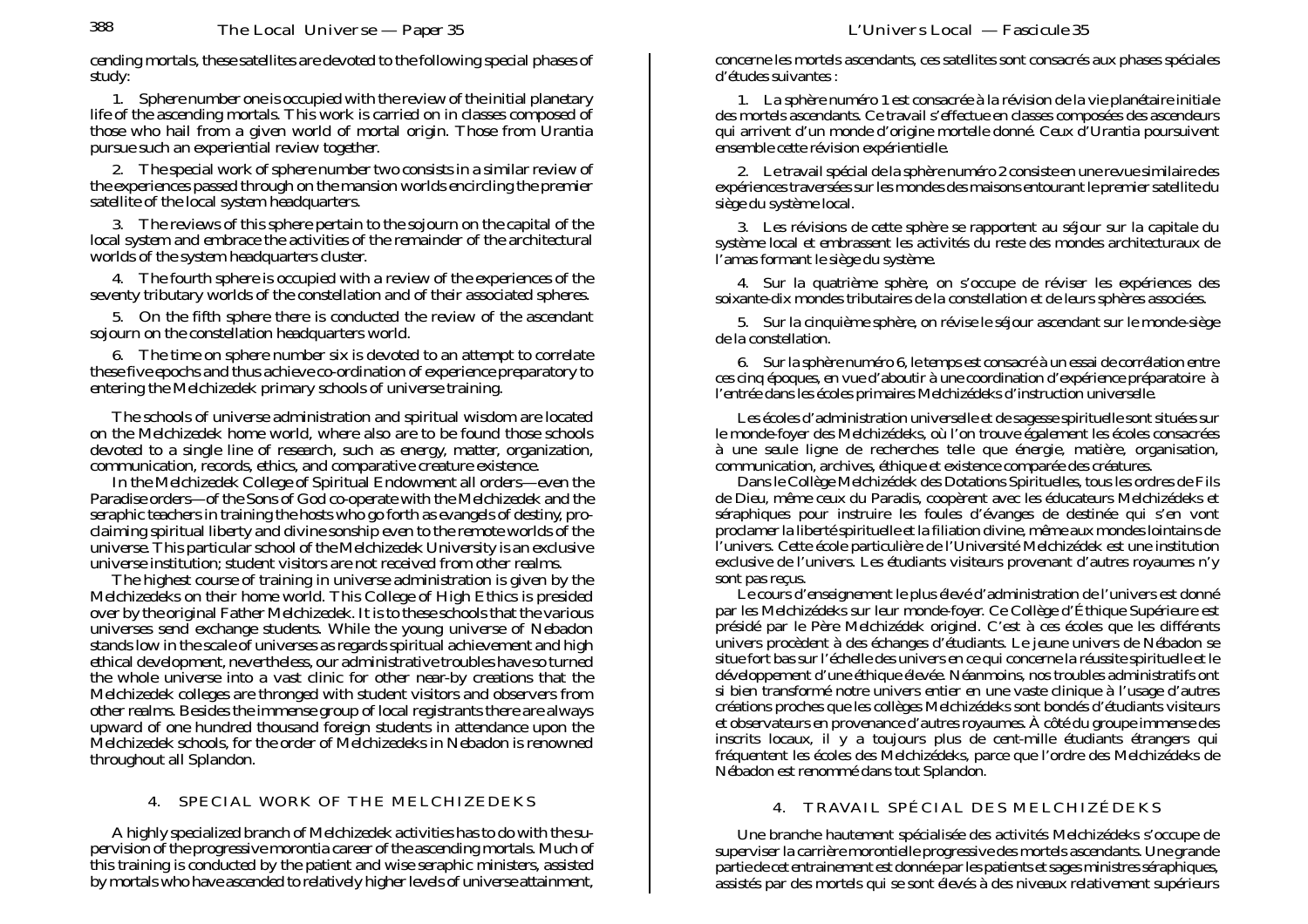but all of this educational work is under the general supervision of the Melchizedeks in association with the Trinity Teacher Sons.

While the Melchizedek orders are chiefly devoted to the vast educational system and experiential training regime of the local universe, they also function in unique assignments and in unusual circumstances. In an evolving universe eventually embracing approximately ten million inhabited worlds, many things out of the ordinary are destined to happen, and it is in such emergencies that the Melchizedeks act. On Edentia, your constellation headquarters, they are known as emergency Sons. They are always ready to serve in all exigencies—physical, intellectual, or spiritual—whether on a planet, in a system, in a constellation, or in the universe. Whenever and wherever special help is needed, there you will find one or more of the Melchizedek Sons.

When failure of some feature of the Creator Son's plan is threatened, forthwith will go a Melchizedek to render assistance. But not often are they summoned to function in the presence of sinful rebellion, such as occurred in Satania.

The Melchizedeks are the first to act in all emergencies of whatever nature on all worlds where will creatures dwell. They sometimes act as temporary custodians on wayward planets, serving as receivers of a defaulting planetary government. In a planetary crisis these Melchizedek Sons serve in many unique capacities. It is easily possible for such a Son to make himself visible to mortal beings, and sometimes one of this order has even incarnated in the likeness of mortal flesh. Seven times in Nebadon has a Melchizedek served on an evolutionary world in the similitude of mortal flesh, and on numerous occasions these Sons have appeared in the likeness of other orders of universe creatures. They are indeed the versatile and volunteer emergency ministers to all orders of universe intelligences and to all the worlds and systems of worlds.

The Melchizedek who lived on Urantia during the time of Abraham was locally known as Prince of Salem because he presided over a small colony of truth seekers residing at a place called Salem. He volunteered to incarnate in the likeness of mortal flesh and did so with the approval of the Melchizedek receivers of the planet, who feared that the light of life would become extinguished during that period of increasing spiritual darkness. And he did foster the truth of his day and safely pass it on to Abraham and his associates.

#### 5. THE VORONDADEK SONS

After the creation of the personal aids and the first group of the versatile Melchizedeks, the Creator Son and the local universe Creative Spirit planned for, and brought into existence, the second great and diverse order of universe sonship, the Vorondadeks. They are more generally known as Constellation Fathers because a Son of this order is uniformly found at the head of each constellation government in every local universe.

The number of Vorondadeks varies in each local universe, just one million being the recorded number in Nebadon. These Sons, like their co-ordinates, the Melchizedeks, possess no power of reproduction. There exists no known method whereby they can increase their numbers.

In many respects these Sons are a self-governing body; as individuals and as groups, even as a whole, they are largely self-determinative, much as are the d'aboutissement universel, mais tout ce travail éducatif est placé sous la supervision générale des Melchizédeks en association avec les Fils Instructeurs de la Trinité.

Les ordres de Melchizédeks se consacrent principalement au vaste système d'instruction et au régime d'entrainement expérientiel de l'univers local, mais ils fonctionnent aussi pour des missions exceptionnelles et dans des circonstances inhabituelles. Dans un univers évoluant qui finira par englober environ une dizaine de l'ordinaire, et c'est dans ces cas d'urgence que les Melchizédeks agissent. Sur Édentia, quartier général de votre constellation, on les appelle Fils d'urgence. Ils sont toujours prêts à servir dans toutes les situations critiques—physiques, intellectuelles ou spirituelles—que ce soit sur une planète, dans un système, dans une constellation ou dans l'univers. Dans toutes les circonstances de temps et de lieu où le besoin d'une aide spéciale se fait sentir, on rencontre un ou plusieurs Fils Melchizédeks.

Lorsqu'une partie du plan du Fils Créateur est menacée d'échec, un Melchizédek part aussitôt pour prêter secours. Toutefois, ils sont rarement appelés à fonctionner en présence d'une rébellion pécheresse, comme celle qui s'est produite dans Satania.

Les Melchizédeks sont les premiers à intervenir dans tous les cas d'urgence de toute nature sur tous les mondes où habitent des créatures volitives. Ils agissent quelquefois comme conservateurs temporaires sur des planètes indociles où ils font office d'administrateurs provisoires d'un gouvernement planétaire défaillant. Dans une crise planétaire, les Fils Melchizédeks servent en de nombreuses capacités exceptionnelles. Un tel Fils peut aisément se rendre visible aux êtres mortels et il est même arrivé qu'un membre de leur ordre s'est incarné dans la similitude de la chair mortelle. Sept fois dans l'histoire de Nébadon, l'un d'eux a servi dans la similitude de la chair mortelle sur un monde évolutionnaire et, en de nombreuses occasions, des Fils Melchizédeks sont apparus dans la similitude d'autres ordres de créatures de l'univers. Ils sont en vérité les ministres d'urgence volontaires et doués d'aptitudes variées auprès de tous les ordres d'intelligences de l'univers et de tous les mondes et systèmes de mondes.

Le Melchizédek qui vécut sur Urantia au temps d'Abraham était connu localement comme Prince de Salem, parce qu'il présidait une petite colonie de chercheurs de vérité habitant un endroit dénommé Salem. Il fut volontaire pour s'incarner dans la similitude de la chair mortelle et le fit avec l'approbation des administrateurs provisoires Melchizédeks de la planète ; ceux-ci craignaient de voir s'éteindre la lumière de la vie durant cette période de ténèbres spirituelles croissantes. Il entretint effectivement la vérité de son temps et la transmit en sécurité à Abraham et à ses compagnons.

#### 5. LES FILS VORONDADEKS

Après la création des aides personnels et du premier groupe des Melchizédeks aux talents variés, le Fils Créateur et l'Esprit Créatif de l'univers local conçurent et amenèrent à l'existence le second grand ordre varié de filiation universelle, les Vorondadeks. Ils sont plus généralement connus sous le nom de Pères des Constellations, parce que l'on trouve uniformément un Fils de cet ordre à la tête de chaque gouvernement de constellation dans tous les univers locaux.

Le nombre des Vorondadeks varie dans chaque univers local. Dans Nébadon, ils sont inscrits exactement au nombre d'un million. Ces Fils, de même que leurs coordonnés, les Melchizédeks, ne possèdent pas le pouvoir de se reproduire. Il <sup>n</sup>'existe pas de méthode connue par laquelle ils puissent accroitre leur nombre.

Sous beaucoup de rapports, ces Fils forment un corps autonome. En tant qu'individus, que groupes et même qu'ordre entier, ils s'autodéterminent dans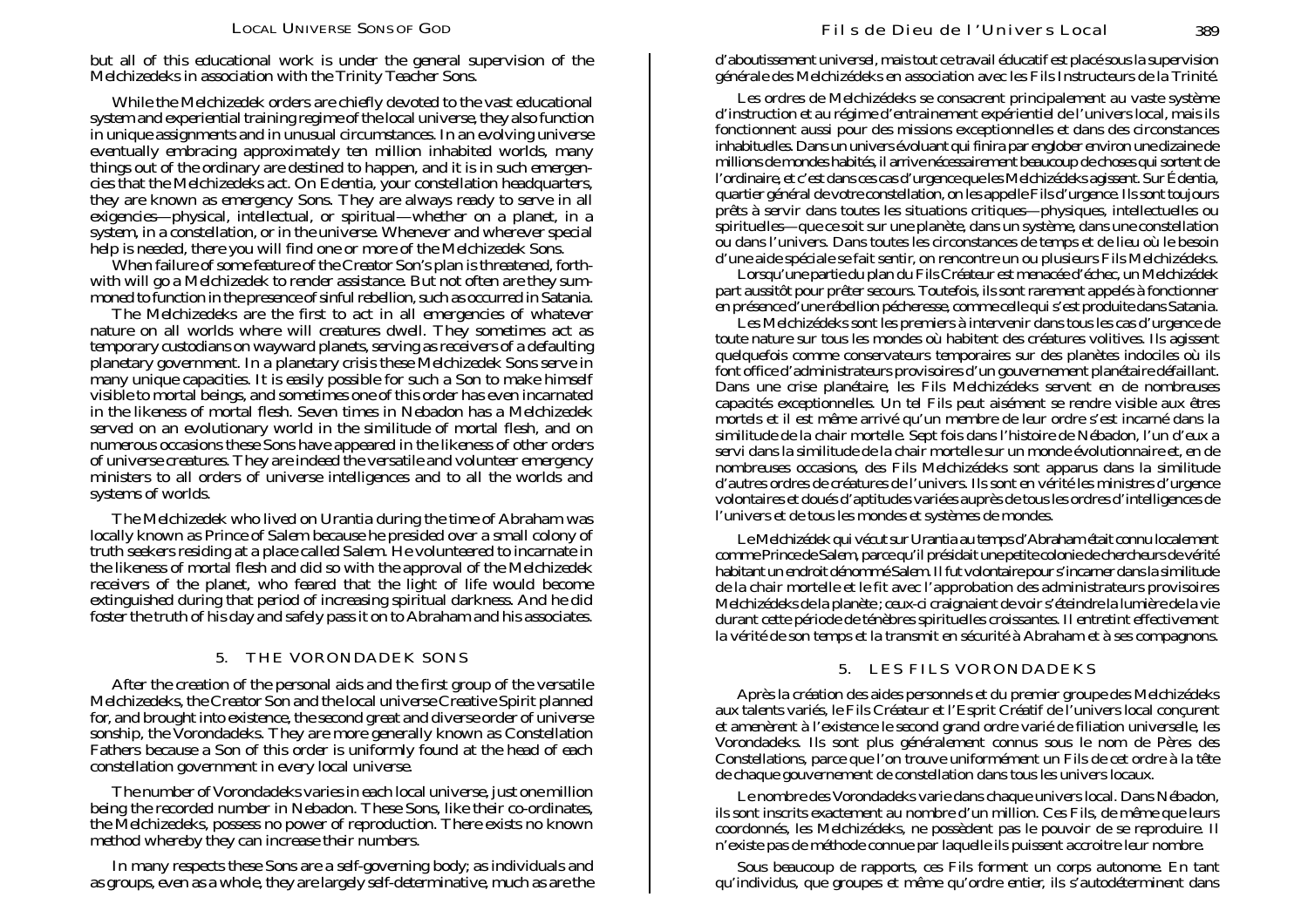Melchizedeks, but Vorondadeks do not function through such a wide range of activities. They do not equal their Melchizedek brethren in brilliant versatility, but they are even more reliable and efficient as rulers and farseeing administrators. Neither are they quite the administrative peers of their subordinates, the Lanonandek System Sovereigns, but they excel all orders of universe sonship in stability of purpose and in divinity of judgment.

Although the decisions and rulings of this order of Sons are always in accordance with the spirit of divine sonship and in harmony with the policies of the Creator Son, they have been cited for error to the Creator Son, and in details of technique their decisions have sometimes been reversed on appeal to the superior tribunals of the universe. But these Sons rarely fall into error, and they have never gone into rebellion; never in all the history of Nebadon has a Vorondadek been found in contempt of the universe government.

The service of the Vorondadeks in the local universes is extensive and varied. They serve as ambassadors to other universes and as consuls representing constellations within their native universe. Of all orders of local universe sonship they are the most often intrusted with the full delegation of sovereign powers to be exercised in critical universe situations.

On those worlds segregated in spiritual darkness, those spheres which have, through rebellion and default, suffered planetary isolation, an observer Vorondadek is usually present pending the restoration of normal status. In certain emergencies this Most High observer could exercise absolute and arbitrary authority over every celestial being assigned to that planet. It is of record on Salvington that the Vorondadeks have sometimes exercised such authority as Most High regents of such planets. And this has also been true even of inhabited worlds that were untouched by rebellion.

Often a corps of twelve or more Vorondadek Sons sits en banc as a high court of review and appeal concerning special cases involving the status of a planet or a system. But their work more largely pertains to the legislative functions indigenous to the constellation governments. As a result of all these services, the Vorondadek Sons have become the historians of the local universes; they are personally familiar with all the political struggles and the social upheavals of the inhabited worlds.

## 6. THE CONSTELLATION FATHERS

At least three Vorondadeks are assigned to the rulership of each of the one hundred constellations of a local universe. These Sons are selected by the Creator Son and are commissioned by Gabriel as the *Most Highs* of the constellations for service during one dekamillennium—10,000 standard years, about 50,000 years of Urantia time. The reigning Most High, the Constellation Father, has two associates, a senior and a junior. At each change of administration the senior associate becomes the head of the government, the junior assumes the duties of the senior, while the unassigned Vorondadeks resident on the Salvington worlds nominate one of their number as candidate for selection to assume the responsibilities of junior associate. Thus each of the Most High rulers, in accordance with present policy, has a period of service on the headquarters of a constellation of three dekamillenniums, about 150,000 Urantia years.

The one hundred Constellation Fathers, the actual presiding heads of the constellation governments, constitute the supreme advisory cabinet of the Creune grande mesure comme le font les Melchizédeks, mais les Vorondadeks ne fonctionnent pas dans une aussi vaste étendue d'activités. Ils n'atteignent pas la brillante variété de talents de leurs frères Melchizédeks, mais ils sont même plus dignes de confiance et plus efficaces comme chefs et administrateurs prévoyants. Ils ne sont pas non plus tout à fait les égaux administratifs de leurs subordonnés, les Lanonandeks Souverains des Systèmes, mais ils surpassent tous les ordres de filiation universelle en stabilité de dessein et en divinité de jugement.

Bien que les décisions et ordonnances de cet ordre de Fils soient toujours en accord avec l'esprit de filiation divine et en harmonie avec la politique du Fils Créateur, ils ont été cités devant le Fils Créateur pour certaines erreurs, et leurs décisions concernant des détails techniques ont parfois été révoquées en appel par les tribunaux supérieurs de l'univers. Mais il est rare que ces Fils tombent dans l'erreur et ils ne se sont jamais lancés dans la rébellion. Dans toute l'histoire de Nébadon, on n'a jamais trouvé un Vorondadek outrageant le gouvernement de l'univers.

Le service des Vorondadeks dans les univers locaux est étendu et varié. Ils servent d'ambassadeurs auprès des autres univers et de consuls représentant des constellations à l'intérieur de leur univers natal. Parmi tous les ordres de filiation d'un univers local, c'est à eux que l'on confie le plus souvent la pleine délégation des pouvoirs souverains à exercer dans les situations critiques de l'univers.

Un observateur Vorondadek est habituellement présent sur les mondes isolés plongés dans les ténèbres spirituelles, ces sphères soumises à l'isolement planétaire à cause de leur rébellion et de leurs manquements, jusqu'au rétablissement de leur statut normal. Au cours de certaines crises, cet observateur Très Haut pourrait exercer une autorité absolue et arbitraire sur tous les êtres célestes affectés à cette planète. Les annales de Salvington mentionnent que les Vorondadeks ont parfois usé de cette autorité comme régents Très Hauts de telles planètes. Et il en a été aussi de même de mondes habités non touchés par la rébellion.

Il arrive fréquemment qu'un corps de douze Fils Vorondadeks ou davantage se constitue en haute cour de révision et d'appel à propos de cas spéciaux impliquant le statut d'une planète ou d'un système. Toutefois, leur travail relève <sup>p</sup>lus largement de la fonction législative indigène des gouvernements de constellations. À la suite de tous ces services, les Fils Vorondadeks sont devenus les historiens des univers locaux. Ils sont personnellement au courant de toutes les luttes politiques et des bouleversements sociaux des mondes habités.

## 6. LES PÈRES DES CONSTELLATIONS

Trois Vorondadeks au moins sont affectés au gouvernement de chacune des cent constellations d'un univers local. Ils sont choisis par le Fils Créateur et commissionnés par Gabriel avec le titre de *Très Hauts* des constellations pour y servir pendant un décamillénaire—10.000 années standard, soit environ 50.000 ans du temps d'Urantia. Le Très Haut régnant, le Père de la Constellation, a deux associés, un senior et un junior. À chaque changement d'administration, l'associé senior devient chef du gouvernement, le junior assume les devoirs du senior et les Vorondadeks sans affectation résidant sur les mondes de Salvington désignent un des leurs comme candidat susceptible d'assumer les responsabilités d'associé junior. Ainsi, selon la politique du moment, chacun des chefs Très Hauts passe, au siège d'une constellation, une période de service de trois décamillénaires, soit environ 150.000 ans d'Urantia.

Les cent Pères des Constellations, les chefs actuels présidant les gouvernements des constellations, constituent le cabinet consultatif suprême du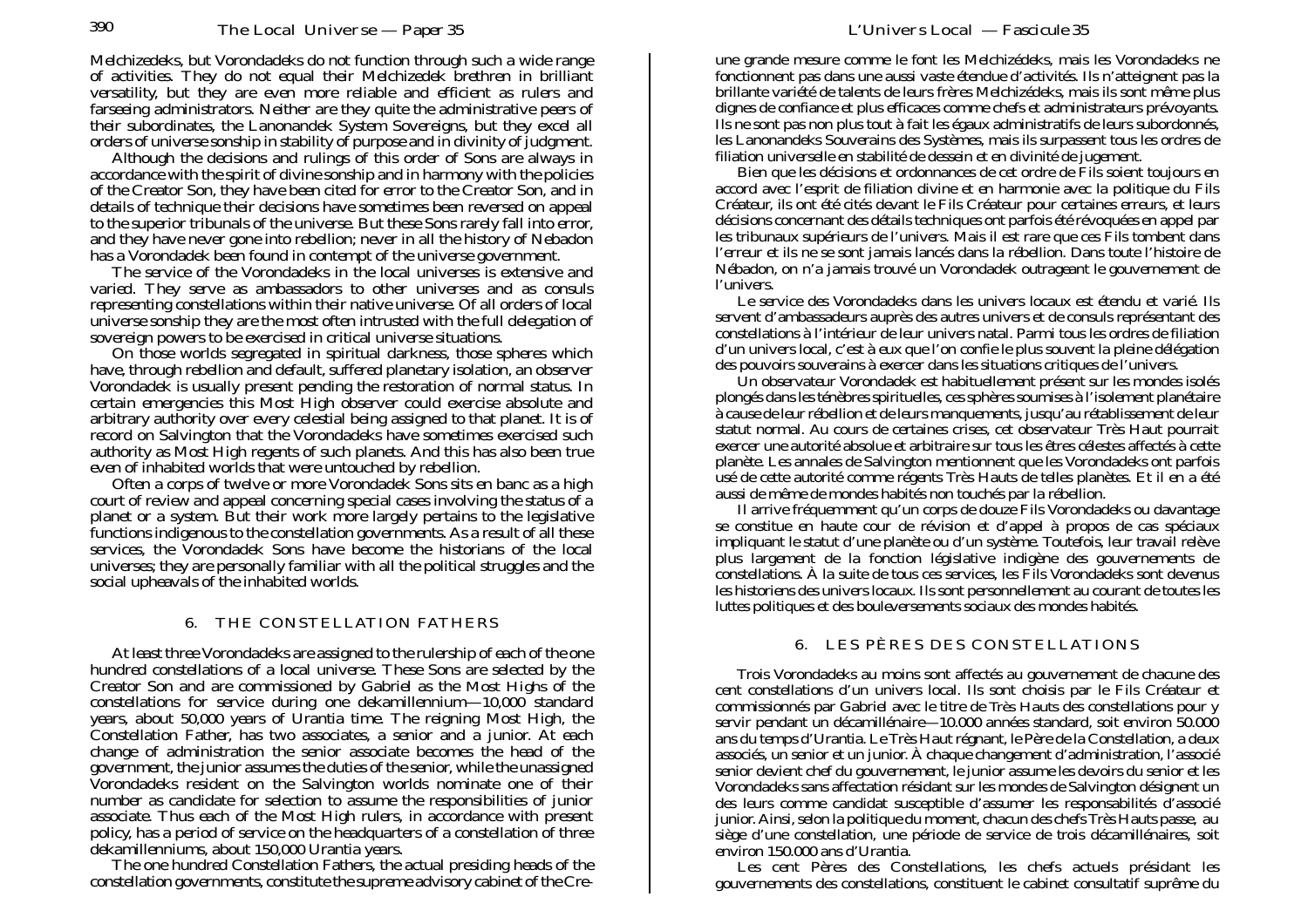ator Son. This council is in frequent session at universe headquarters and is unlimited in the scope and range of its deliberations but is chiefly concerned with the welfare of the constellations and with the unification of the administration of the entire local universe.

When a Constellation Father is in attendance upon duties at the universe headquarters as he frequently is, the senior associate becomes acting director of constellation affairs. The normal function of the senior associate is the oversight of spiritual affairs, while the junior associate is personally occupied with the physical welfare of the constellation. No major policy, however, is ever carried out in a constellation unless all three of the Most Highs are agreed upon all the details of its execution.

The entire mechanism of spirit intelligence and communication channels is at the disposal of the constellation Most Highs. They are in perfect touch with their superiors on Salvington and with their direct subordinates, the sovereigns of the local systems. They frequently convene in council with these System Sovereigns to deliberate upon the state of the constellation.

The Most Highs surround themselves with a corps of counselors, which varies in number and personnel from time to time in accordance with the presence of the various groups at constellation headquarters and also as the local requirements vary. During times of stress they may ask for, and will quickly receive, additional Sons of the Vorondadek order to assist with the administrative work. Norlatiadek, your own constellation, is at present administered by twelve Vorondadek Sons.

#### 7. THE VORONDADEK WORLDS

The second group of seven worlds in the circuit of seventy primary spheres surrounding Salvington comprise the Vorondadek planets. Each of these spheres, with its six encircling satellites, is devoted to a special phase of Vorondadek activities. On these forty-nine realms the ascending mortals secure the acme of their education respecting universe legislation.

The ascending mortals have observed the legislative assemblies as they functioned on the headquarters worlds of the constellations, but here on these Vorondadek worlds they participate in the enactment of the actual general legislation of the local universe under the tutelage of the senior Vorondadeks. Such enactments are designed to co-ordinate the varied pronouncements of the autonomous legislative assemblies of the one hundred constellations. The instruction to be had in the Vorondadek schools is unexcelled even on Uversa. This training is progressive, extending from the first sphere, with supplemental work on its six satellites, on up through the remaining six primary spheres and their associated satellite groups.

The ascending pilgrims will be introduced to numerous new activities on these worlds of study and practical work. We are not forbidden to undertake the revelation of these new and undreamed-of pursuits, but we despair of being able to portray these undertakings to the material mind of mortal beings. We are without words to convey the meanings of these supernal activities, and there are no analogous human engagements which might be utilized as illustrations of these new occupations of the ascending mortals as they pursue their studies on these forty-nine worlds. And many other activities, not a part of the ascendant regime, are centered on these Vorondadek worlds of the Salvington circuit.

Fils Créateur. Leur conseil siège fréquemment au monde-siège de l'univers. La portée et l'étendue de ses délibérations sont illimitées, mais il s'occupe principalement du bien-être des constellations et de l'unification de l'administration de l'univers local tout entier.

Quand les obligations du Père d'une constellation l'amènent à se rendre au siège de son univers local, ce qui arrive fréquemment, son associé senior devient directeur en exercice des affaires de la constellation. L'associé senior a pour fonction normale de surveiller les affaires spirituelles, tandis que l'associé junior <sup>s</sup>'occupe personnellement du bien-être physique des constellations. Toutefois, aucune politique majeure n'est mise en oeuvre dans une constellation sans que les trois Très Hauts soient d'accord sur tous les détails d'exécution.

Tout le mécanisme des renseignements spirituels et des canaux de communication est à la disposition des Très Hauts des constellations. Ils sont en parfait contact avec leurs supérieurs sur Salvington et avec leurs subordonnés directs, les souverains des systèmes locaux. Ils se réunissent fréquemment en conseil avec les Souverains de Systèmes pour délibérer sur l'état de la constellation.

Les Très Hauts s'entourent d'un corps de conseillers dont le nombre et la composition varient de temps en temps selon la présence de groupes divers au siège de la constellation et aussi selon la variation des besoins locaux. Pendant des périodes de tension, ils peuvent demander un complément de l'ordre des Fils Vorondadeks pour les aider dans le travail administratif, et ils les reçoivent rapidement. Norlatiadek, votre propre constellation, est présentement administrée par douze Fils Vorondadeks.

#### 7. LES MONDES VORONDADEKS

Le second groupe de sept mondes dans le circuit des soixante-dix sphères primaires entourant Salvington comprend les planètes Vorondadeks. Chacune de ces sphères, avec les six satellites qui l'entourent, est consacrée à une phase spéciale des activités Vorondadeks. Les mortels ascendants atteignent, sur ces quarante-neuf royaumes, l'apogée de leur éducation sur la législation de l'univers.

Les ascendeurs mortels ont observé le fonctionnement des assemblées législatives sur les mondes-sièges des constellations, mais ici, sur les mondes Vorondadeks, ils participent à l'établissement de la législation générale actuelle de l'univers local sous la tutelle des Vorondadeks seniors. Ces ordonnances sont destinées à coordonner les diverses décisions des assemblées législatives autonomes des cent constellations. L'instruction que procurent les écoles Vorondadeks n'est pas surpassée même sur Uversa. Cet entrainement est progressif ; il part de la première sphère, avec des travaux complémentaires sur ses six satellites, et s'élève en passant par les six autres sphères primaires et leurs groupes satellites associés.

Les pèlerins ascendants prendront contact avec de nombreuses activités nouvelles sur ces mondes d'étude et de travail pratique. Il ne nous est pas interdit de révéler ces occupations nouvelles et insoupçonnées, mais nous désespérons de notre aptitude à dépeindre ces entreprises au mental matériel des êtres mortels. Nous manquons de terminologie pour communiquer la signification de ces activités célestes, et il n'y a pas d'activités humaines analogues qui puissent nous permettre d'illustrer ces nouvelles occupations des mortels ascendants lorsqu'ils poursuivent leurs études sur ces quarante-neuf mondes. En outre, beaucoup d'autres activités ne faisant pas partie du régime ascendant sont centrées sur les mondes Vorondadeks du circuit de Salvington.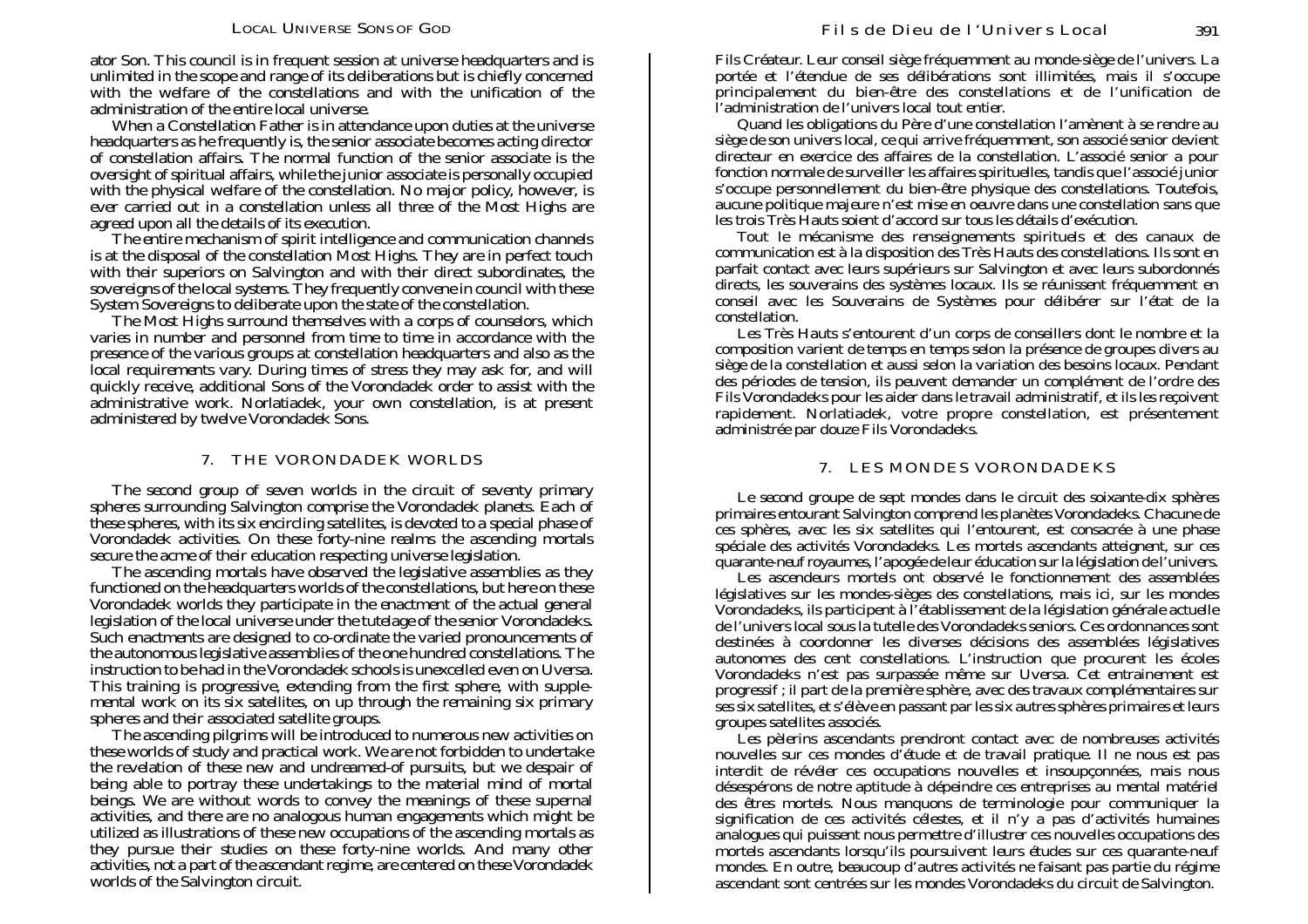#### 8. THE LANONANDEK SONS

After the creation of the Vorondadeks, the Creator Son and the Universe Mother Spirit unite for the purpose of bringing into existence the third order of universe sonship, the Lanonandeks. Although occupied with varied tasks connected with the system administrations, they are best known as System Sovereigns, the rulers of the local systems, and as Planetary Princes, the administrative heads of the inhabited worlds.

Being a later and lower—as concerns divinity levels—order of sonship creation, these beings were required to pass through certain courses of training on the Melchizedek worlds in preparation for subsequent service. They were the first students in the Melchizedek University and were classified and certified by their Melchizedek teachers and examiners according to ability, personality, and attainment.

The universe of Nebadon began its existence with exactly twelve million Lanonandeks, and when they had passed through the Melchizedek sphere, they were divided in the final tests into three classes:

1. *Primary Lanonandeks.* Of the highest rank there were 709,841. These are the Sons designated as System Sovereigns and assistants to the supreme councils of the constellations and as counselors in the higher administrative work of the universe.

2. *Secondary Lanonandeks.* Of this order emerging from Melchizedek there were 10,234,601. They are assigned as Planetary Princes and to the reserves of that order.

3. *Tertiary Lanonandeks.* This group contained 1,055,558. These Sons function as subordinate assistants, messengers, custodians, commissioners, observers, and prosecute the miscellaneous duties of a system and its component worlds.

It is not possible, as it is with evolutionary beings, for these Sons to progress from one group to another. When subjected to the Melchizedek training, when once tested and classified, they serve continuously in the rank assigned. Neither do these Sons engage in reproduction; their number in the universe is stationary.

In round numbers the Lanonandek order of Sons is classified on Salvington as follows:

| Universe Co-ordinators and Constellation Counselors 100,000 |  |
|-------------------------------------------------------------|--|
|                                                             |  |
|                                                             |  |
|                                                             |  |
|                                                             |  |
|                                                             |  |

Since Lanonandeks are a somewhat lower order of sonship than the Melchizedeks and the Vorondadeks, they are of even greater service in the subordinate units of the universe, for they are capable of drawing nearer the lower creatures of the intelligent races. They also stand in greater danger of going astray, of departing from the acceptable technique of universe government. But these Lanonandeks, especially the primary order, are the most able and versatile of

#### 8. LES FILS LANONANDEKS

Après la création des Vorondadeks, le Fils Créateur et l'Esprit-Mère de l'Univers s'unissent en vue d'amener à l'existence le troisième ordre de filiation universelle, les Lanonandeks. Bien que les Lanonandeks s'occupent de diverses tâches liées à l'administration des systèmes, ils sont surtout connus comme Souverains de Systèmes, gouvernant les systèmes locaux, et comme Princes Planétaires, chefs administratifs des mondes habités.

Ces êtres font partie d'un ordre de filiation plus tardif et inférieur quant au niveau de divinité. Il leur a donc fallu suivre certains cours d'entrainement sur les mondes Melchizédeks pour préparer leur service ultérieur. Ils furent les premiers étudiants de l'Université Melchizédek et ont été classés et confirmés par leurs maitres et examinateurs Melchizédeks selon leurs aptitudes, leur personnalité et leurs accomplissements.

L'univers de Nébadon commença son existence avec exactement douzemillions de Lanonandeks et, quand ils eurent passé par la sphère Melchizédek, ils furent divisés, au cours des épreuves finales, en trois classes :

1. *Les Lanonandeks Primaires*. Le rang le plus élevé en comprit 709.841. Ce sont les Fils désignés comme Souverains de Systèmes et assistants auprès des conseils suprêmes des constellations, et comme conseillers dans le travail administratif supérieur de l'univers.

2. *Les Lanonandeks Secondaires*. Lorsque les Fils de cet ordre sortirent de la sphère Melchizédek, ils étaient au nombre de 10.234.601. Ils reçoivent des missions de Princes Planétaires ou sont affectés aux réserves de l'ordre.

3. *Les Lanonandeks Tertiaires*. Ce groupe contenait 1.055.558 Fils qui fonctionnent comme assistants subordonnés, messagers, conservateurs, commissaires et observateurs. Ils assurent les services divers d'un système et des mondes qui le composent.

Il n'est pas possible à ces Fils de progresser d'un groupe à l'autre à l'instar des êtres évolutionnaires. Après avoir été instruits par les Melchizédeks, après avoir été une fois éprouvés et classifiés, ils servent toujours selon leur rang assigné. Ils ne se reproduisent pas non plus ; leur nombre dans l'univers est stationnaire.

En chiffres ronds, les Fils de l'ordre Lanonandek se classent sur Salvington comme suit :

| Coordonnateurs de l'univers et Conseillers de Constellations  100.000 |  |
|-----------------------------------------------------------------------|--|
|                                                                       |  |
|                                                                       |  |
|                                                                       |  |
|                                                                       |  |
|                                                                       |  |

Les Lanonandeks appartiennent à un ordre de filiation quelque peu inférieur à celui des Melchizédeks et des Vorondadeks. Ils rendent donc des services encore plus grands dans les unités subordonnées de l'univers, car ils peuvent se rapprocher davantage des humbles créatures des races intelligentes. Ils courent aussi de plus grands risques de s'égarer, d'enfreindre la technique acceptable d'un gouvernement d'univers. Mais ces Lanonandeks, et spécialement ceux de l'ordre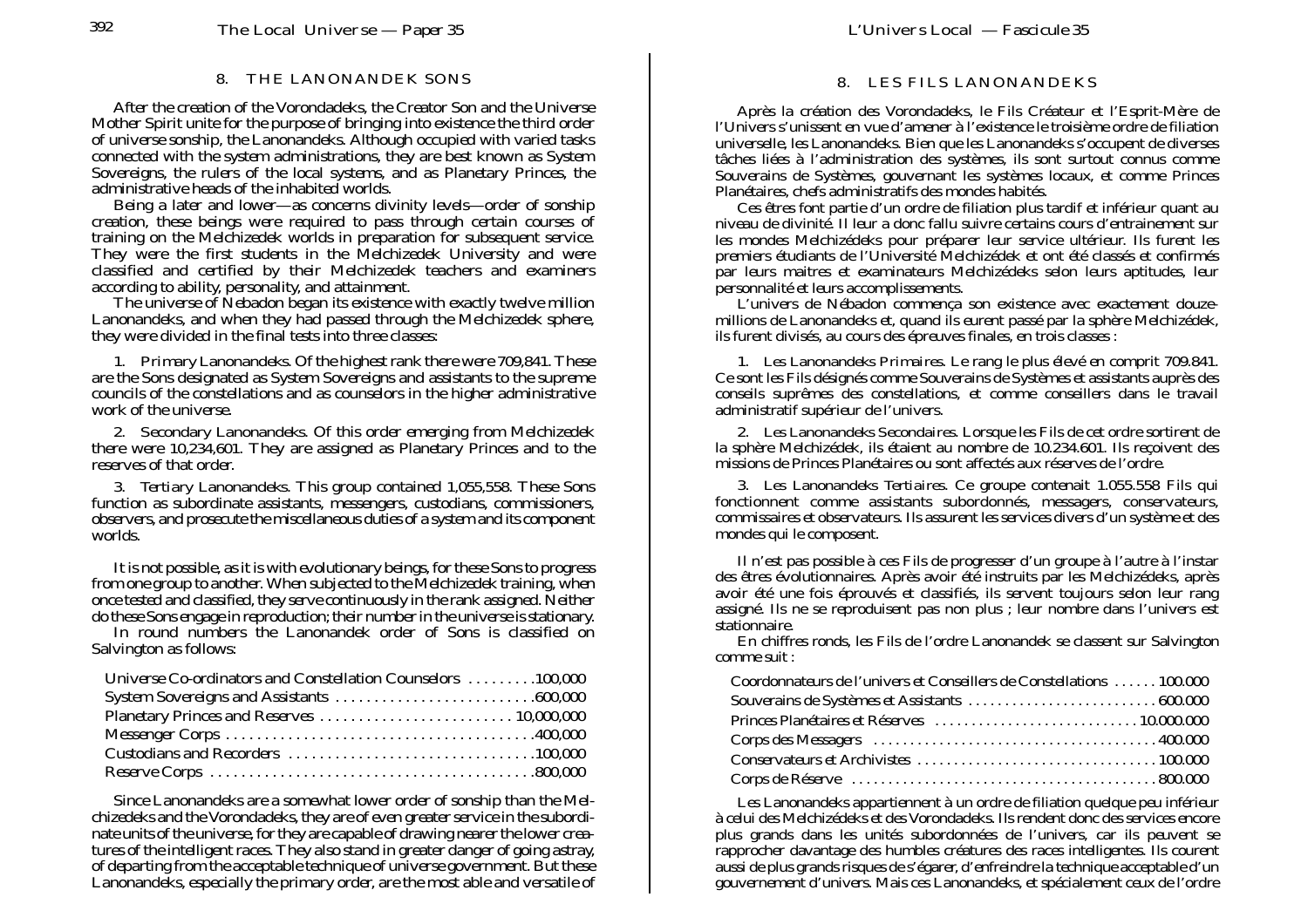all local universe administrators. In executive ability they are excelled only by Gabriel and his unrevealed associates.

#### 9. THE LANONANDEK RULERS

The Lanonandeks are the continuous rulers of the planets and the rotating sovereigns of the systems. Such a Son now rules on Jerusem, the headquarters of your local system of inhabited worlds.

The System Sovereigns rule in commissions of two or three on the headquarters of each system of inhabited worlds. The Constellation Father names one of these Lanonandeks as chief every dekamillennium. Sometimes no change in the head of the trio is made, the matter being entirely optional with the constellation rulers. System governments do not suddenly change in personnel unless a tragedy of some sort occurs.

When System Sovereigns or assistants are recalled, their places are filled by selections made by the supreme council located on the constellation headquarters from the reserves of that order, a group which is larger on Edentia than the average indicated.

The supreme Lanonandek councils are stationed on the various constellation headquarters. Such a body is presided over by the senior Most High associate of the Constellation Father, while the junior associate supervises the reserves of the secondary order.

The System Sovereigns are true to their names; they are well-nigh sovereign in the local affairs of the inhabited worlds. They are almost paternal in their direction of the Planetary Princes, the Material Sons, and the ministering spirits. The personal grasp of the sovereign is all but complete. These rulers are not supervised by Trinity observers from the central universe. They are the executive division of the local universe, and as custodians of the enforcement of legislative mandates and as executives for the application of judicial verdicts, they present the one place in all universe administration where personal disloyalty to the will of the Michael Son could most easily and readily intrench itself and seek to assert itself.

Our local universe has been unfortunate in that over seven hundred Sons of the Lanonandek order have rebelled against the universe government, thus precipitating confusion in several systems and on numerous planets. Of this entire number of failures only three were System Sovereigns; practically all of these Sons belonged to the second and third orders, Planetary Princes and tertiary Lanonandeks.

The large number of these Sons who have lapsed from integrity does not indicate any fault in creatorship. They could have been made divinely perfect, but they were so created that they might better understand, and draw near to, the evolutionary creatures dwelling on the worlds of time and space.

Of all the local universes in Orvonton, our universe has, with the exception of Henselon, lost the largest number of this order of Sons. On Uversa it is the consensus that we have had so much administrative trouble in Nebadon because our Sons of the Lanonandek order have been created with such a large degree of personal liberty in choosing and planning. I do not make this observation by way of criticism. The Creator of our universe has full authority and power to do this. It is the contention of our high rulers that, while such free-choosing

primaire, sont les plus capables et les plus doués de talents variés de tous les administrateurs d'un univers local. Quant à leur aptitude à exécuter, ils ne sont surpassés que par Gabriel et ses associés non révélés.

#### 9. LES CHEFS LANONANDEKS

Les Lanonandeks sont permanents comme dirigeants de planètes et agissent à tour de rôle comme souverains de systèmes. Un Fils de leur ordre règne aujourd'hui sur Jérusem, quartier général de votre système local de mondes habités.

Les Souverains des Systèmes gouvernent en commissions de deux ou trois au siège de chaque système habité. Tous les dix-mille ans, le Père de la constellation nomme l'un de ces Lanonandeks comme chef, mais il arrive parfois que le chef de ce trio ne soit pas changé, les gouverneurs des constellations ayant toute liberté à ce sujet. Le personnel des gouvernements de système ne change pas subitement, à moins qu'une tragédie de quelque sorte n'advienne.

Lorsque des Souverains de Système ou des assistants sont rappelés, le conseil suprême situé au siège de la constellation les remplace en puisant dans les réserves de l'ordre. Sur Édentia, les réserves sont plus importantes que la moyenne indiquée.

Les conseils suprêmes des Lanonandeks sont stationnés aux sièges des diverses constellations. Ces corps sont présidés par le Très Haut associé senior du Père de la Constellation, tandis que l'associé junior supervise les réserves de l'ordre secondaire.

Les Souverains de Système méritent vraiment leur nom ; ils sont à peu près souverains dans les affaires locales des mondes habités. Ils sont presque paternels dans la manière dont ils dirigent les Princes Planétaires, les Fils Matériels et les esprits tutélaires. L'emprise personnelle des souverains est quasi complète. Ces chefs ne sont pas supervisés par des observateurs de la Trinité venant de l'univers central. Ils sont la division exécutive de l'univers local. En tant que conservateurs chargés de mettre à exécution les ordonnances législatives et en tant qu'exécutifs chargés de l'application des verdicts judiciaires, ils se trouvent à la seule place dans toute l'administration de l'univers, où la déloyauté personnelle envers la volonté du Fils Micaël peut le plus facilement s'implanter et chercher à s'affirmer.

Notre univers local a eu la malchance que plus de sept-cents Fils de l'ordre des Lanonandeks se soient rebellés contre le gouvernement de l'univers, précipitant ainsi dans la confusion plusieurs systèmes et de nombreuses planètes. Parmi l'ensemble de ces défaillants, il n'y avait que trois Souverains de Systèmes ; pratiquement tous ces Fils appartenaient au second ou au troisième ordre, Princes Planétaires ou Lanonandeks tertiaires.

Le grand nombre des Fils qui ne sont pas demeurés intègres n'implique aucune faute chez leurs créateurs. Ils auraient pu être rendus divinement parfaits, mais ils furent créés de manière à mieux comprendre les créatures évolutionnaires habitant les mondes du temps et de l'espace, et à pouvoir se rapprocher d'elles.

De tous les univers locaux d'Orvonton, exception faite pour Henselon, c'est le nôtre qui a perdu le plus grand nombre de Fils de cet ordre. L'opinion générale sur Uversa est que nous avons eu tant de difficultés administratives dans Nébadon parce que nos Fils de l'ordre des Lanonandeks ont été créés avec un très grand degré de liberté personnelle pour faire des choix et des projets. Je ne présente pas cette observation comme une critique. Le Créateur de notre univers a pleine autorité et pleins pouvoirs pour agir de la sorte. Bien que ces Fils dotés d'un tel libre arbitre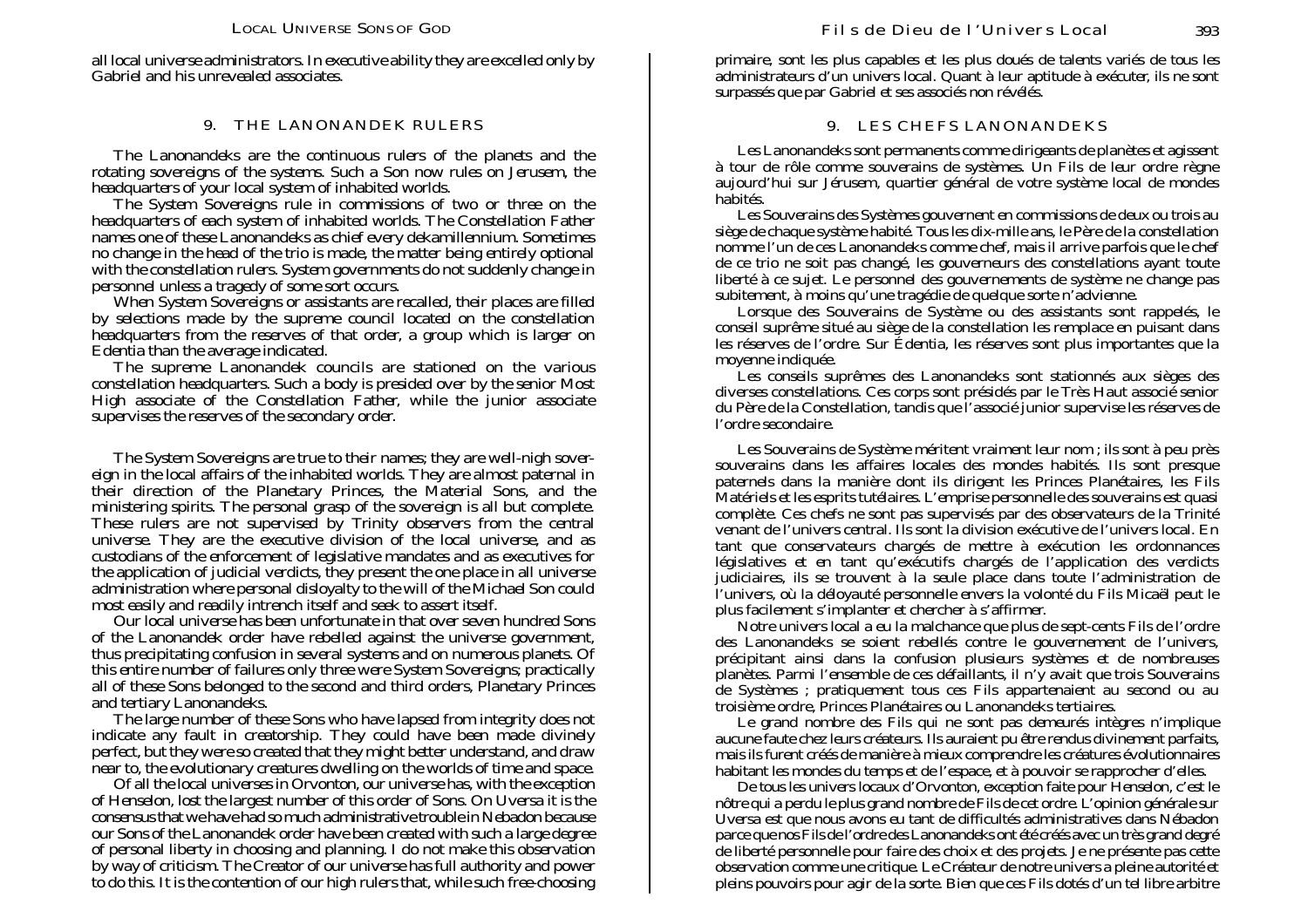Sons make excessive trouble in the earlier ages of the universe, when things are fully sifted and finally settled, the gains of higher loyalty and fuller volitional service on the part of these thoroughly tested Sons will far more than compensate for the confusion and tribulations of earlier times.

In the event of rebellion on a system headquarters, a new sovereign is usually installed within a comparatively short time, but not so on the individual planets. They are the component units of the material creation, and creature free will is a factor in the final adjudication of all such problems. Successor Planetary Princes are designated for isolated worlds, planets whose princes of authority may have gone astray, but they do not assume active rulership of such worlds until the results of insurrection are partially overcome and removed by the remedial measures adopted by the Melchizedeks and other ministering personalities. Rebellion by a Planetary Prince instantly isolates his planet; the local spiritual circuits are immediately severed. Only a bestowal Son can re-establish interplanetary lines of communication on such a spiritually isolated world.

There exists a plan for saving these wayward and unwise Sons, and many have availed themselves of this merciful provision; but never again may they function in those positions wherein they defaulted. After rehabilitation they are assigned to custodial duties and to departments of physical administration.

### 10. THE LANONANDEK WORLDS

The third group of seven worlds in the Salvington circuit of seventy planets, with their respective forty-two satellites, constitute the Lanonandek cluster of administrative spheres. On these realms the experienced Lanonandeks belonging to the ex-System Sovereign corps officiate as administrative teachers of the ascending pilgrims and the seraphic hosts. The evolutionary mortals observe the system administrators at work on the system capitals, but here they participate in the actual co-ordination of the administrative pronouncements of the ten thousand local systems.

These administrative schools of the local universe are supervised by a corps of Lanonandek Sons who have had long experience as System Sovereigns and as constellation counselors. These executive colleges are excelled only by the administrative schools of Ensa.

While serving as training spheres for ascending mortals, the Lanonandek worlds are the centers for extensive undertakings having to do with the normal and routine administrative operations of the universe. All the way in to Paradise the ascending pilgrims pursue their studies in the practical schools of applied knowledge—actual training in really doing the things they are being taught. The universe educational system sponsored by the Melchizedeks is practical, progressive, meaningful, and experiential. It embraces training in things material, intellectual, morontial, and spiritual.

It is in connection with these administrative spheres of the Lanonandeks that most of the salvaged Sons of that order serve as custodians and directors of planetary affairs. And these defaulting Planetary Princes and their associates in rebellion who choose to accept the proffered rehabilitation will continue to serve in these routine capacities, at least until the universe of Nebadon is settled in light and life.

provoquent des malheurs excessifs dans les premiers âges de l'univers, nos hauts dirigeants soutiennent qu'au moment où les choses seront complètement passées au crible et définitivement arrangées, les gains de loyauté supérieure et de service volontaire plus complet de la part de ces Fils désormais bien éprouvés compenseront plus que largement la confusion et les tribulations des époques primitives.

En cas de rébellion au quartier général d'un système, un nouveau souverain est généralement installé dans un délai relativement court, mais il n'en est pas de même sur les planètes individuelles. Elles sont les unités composantes de la création matérielle, et le libre arbitre des créatures est un facteur dans le jugement final de tous ces problèmes. Des Princes Planétaires successeurs sont désignés pour les mondes isolés, les planètes dont les princes d'autorité peuvent avoir failli, mais ils n'assument pas le gouvernement actif de ces mondes avant que les conséquences de l'insurrection ne soient partiellement dominées et remplacées par les mesures réparatrices adoptées par les Melchizédeks et d'autres personnalités tutélaires. La rébellion d'un Prince Planétaire isole instantanément sa planète ; les circuits spirituels locaux sont immédiatement coupés. Seul un Fils d'effusion peut rétablir les lignes de communication interplanétaires sur un tel monde spirituellement isolé.

Il existe un plan pour sauver les Fils Lanonandeks indociles et peu sages ; beaucoup d'entre eux ont utilisé cette provision de miséricorde, mais il ne leur sera plus jamais permis d'opérer dans les positions où ils ont échoué. Après réhabilitation, ils sont affectés à des tâches de conservateurs et à des départements d'administration physique.

### 10. LES MONDES LANONANDEKS

Dans le circuit des soixante-dix planètes de Salvington, le troisième groupe de sept mondes avec leurs quarante-deux satellites respectifs constitue l'amas Lanonandek de sphères administratives. Sur ces royaumes, les Lanonandeks expérimentés appartenant au corps de ceux qui furent Souverains de Systèmes remplissent les fonctions d'instructeurs administratifs des pèlerins ascendants et des armées séraphiques. Sur les capitales systémiques, les mortels évolutionnaires observent le travail des administrateurs du système, mais ici ils participent à la coordination effective des décisions administratives des dix-mille systèmes locaux.

Ces écoles administratives de l'univers local sont supervisées par un corps de Fils Lanonandeks dotés d'une longue expérience comme Souverains de Systèmes et comme conseillers de constellations. Ces collèges exécutifs ne sont surpassés que par les écoles administratives d'Ensa.

En même temps qu'ils servent de sphères d'entrainement pour les ascendeurs mortels, les mondes Lanonandeks sont les centres d'entreprises étendues concernant les opérations administratives normales et ordinaires de l'univers. Sur toute la route du Paradis, les pèlerins ascendants poursuivent leurs études dans les écoles pratiques de connaissances appliquées—ils s'entrainent en faisant effectivement les choses qu'on leur enseigne. Le système éducatif universel parrainé par les Melchizédeks est pratique, progressif, significatif et expérientiel. Il englobe l'entrainement dans les choses matérielles, intellectuelles, morontielles et spirituelles.

C'est en relation avec les sphères administratives des Lanonandeks que la plupart des Fils récupérés de cet ordre servent comme conservateurs et directeurs des affaires planétaires. Les Princes Planétaires défaillants et leurs associés rebelles qui choisissent d'accepter la réhabilitation offerte continueront à servir dans ces postes de travail courant, au moins jusqu'à ce que l'univers de Nébadon soit ancré dans la lumière et la vie.